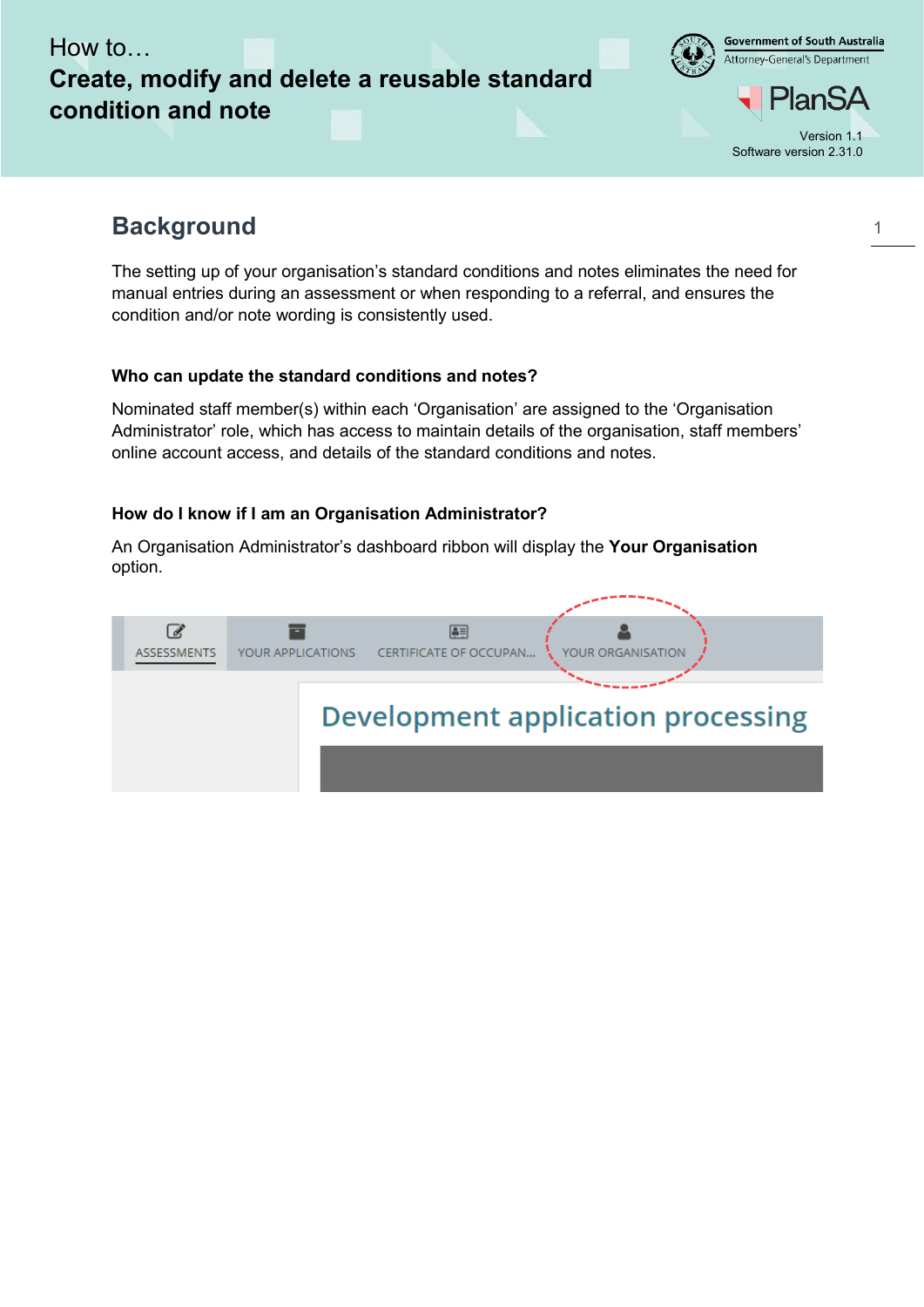

**Government of South Australia** Attorney-General's Department

2

# **Create a reusable condition**

## **Information:**

A newly created condition is not automatically available from within an in-progress assessment and/or referral request. It will need to be manually added from within the **Conditions and Notes** tab for the relevant consent / referral response when applicable.

- 1. Click on **Your Organisation** within the Assessment dashboard.
- 2. Click on **Saved Conditions and Notes** to show pre-existing conditions and notes.

| <b>Development application processing</b> |                                                                                                                                                       |                                             |
|-------------------------------------------|-------------------------------------------------------------------------------------------------------------------------------------------------------|---------------------------------------------|
|                                           | This is the                                                                                                                                           |                                             |
|                                           | TRAINING                                                                                                                                              |                                             |
| Start a new application                   | Access an application submitted by someone<br>Submit mandatory building notification<br>else<br><b><i><u>Property and Constitute Services</u></i></b> | Submit mandatory Re-Inspection notification |
|                                           |                                                                                                                                                       |                                             |
|                                           |                                                                                                                                                       |                                             |
| O                                         | ₩                                                                                                                                                     | А                                           |
| <b>Org User Profile</b>                   | <b>Saved Conditions &amp;</b><br><b>Notes</b>                                                                                                         | <b>User Management</b>                      |
|                                           |                                                                                                                                                       |                                             |

- 3. Click on the applicable **Planning Condition**, **Building Condition** or **Land Division Condition** filter.
- 4. Click on **Create a Reusable Condition**.

| <b>Planning Condition</b>                                                                                                                                                                                                         | <b>Building Condition</b> |                                        | <b>Land Division Condition</b> |                     |                           |
|-----------------------------------------------------------------------------------------------------------------------------------------------------------------------------------------------------------------------------------|---------------------------|----------------------------------------|--------------------------------|---------------------|---------------------------|
| Title                                                                                                                                                                                                                             | Display by default        | Clearance<br>requirement by<br>default | Sort                           |                     |                           |
| AGD - Example Condition - Development in Accordance With Approved Plans                                                                                                                                                           | o                         | $\bullet$                              | 个业                             | û                   | Show/Edi                  |
| AGD - Example Reserved Matter                                                                                                                                                                                                     | $\bullet$                 | ۰                                      | ᠰᢦ                             | û                   | Show/Edi                  |
| AGD - Practice Direction 12 Condition - Replacement Trees                                                                                                                                                                         | $\bullet$                 | $\bullet$                              | 个业                             | û<br><b>British</b> | Show/Edi                  |
| AGD - Practice Direction 12 Condition - Payment in Lieu of Replacement Trees                                                                                                                                                      | $\bullet$                 | o                                      | ᠰ৺                             | ٥                   | Show/Edi                  |
| AGD - Practice Direction 12 Condition - Division of land in an EEPA                                                                                                                                                               | $\bullet$                 | ۰                                      | 个业                             | û                   | Show/Edi                  |
| AGD - Practice Direction 12 Condition - Creation of Fortifications                                                                                                                                                                | $\bullet$                 | $\bullet$                              | 个业                             | ٥                   | Show/Edi                  |
| AGD - Practice Direction 12 Condition - Urban Tree Canopy Overlay - Tree Planting                                                                                                                                                 | $\bullet$                 | $\bullet$                              | 个业                             | Ô                   | Show/Edi                  |
| AGD - Practice Direction 12 Condition - Urban Tree Canopy Overlay - Offset Scheme                                                                                                                                                 | $\bullet$                 | o                                      | 个业                             | ٥                   | Show/Edi                  |
| alah seorang perangan kecamatan banyak di perangan perangan perangan perangan perangan perangan perangan peran<br>Perang perang perang perang perang perang perang perang perang perang perang perang perang perang perang perang |                           |                                        |                                |                     | $(1 - 10 \text{ of } 11)$ |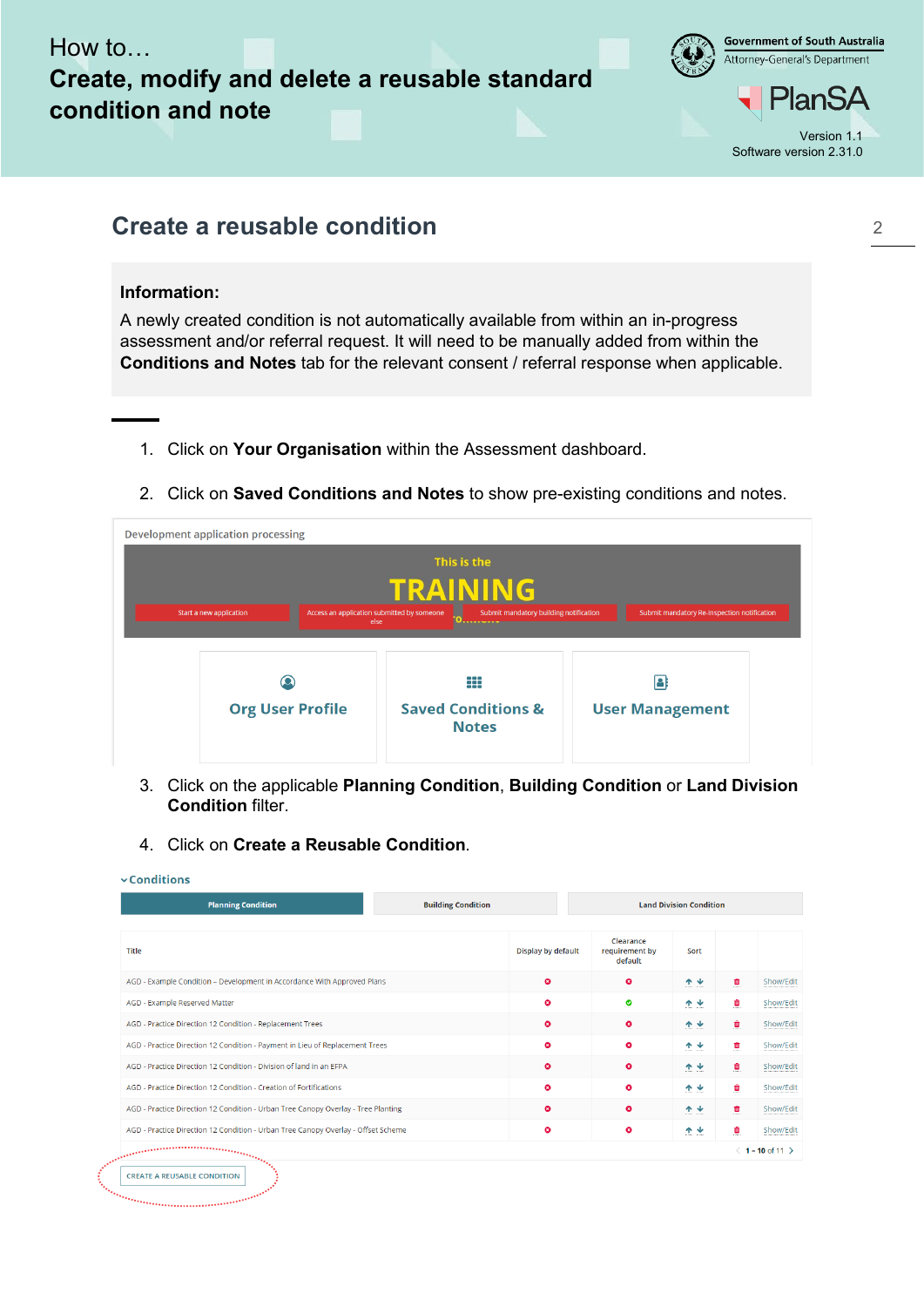

|             | * Title   AGD - Example Condition |                                  | $\bigwedge$ Hide Detail<br>----------------------------- | ति | 个业<br><b>ALCOHOL</b> |
|-------------|-----------------------------------|----------------------------------|----------------------------------------------------------|----|----------------------|
| * Type      | --- Select One ---                |                                  |                                                          |    |                      |
| * Condition | $B I \equiv \equiv I_x$           |                                  |                                                          |    |                      |
|             |                                   |                                  |                                                          |    |                      |
|             |                                   |                                  |                                                          |    |                      |
|             | Display by default                | Clearance requirement by default |                                                          |    |                      |

### **Tips for writing a 'title' for the condition**

To easily identify the applicable condition from within the **Conditions and Notes** tab during assessment, the following 'title' format examples can be used:

- Stormwater C1 insert description
- PC insert description (*where PC indicates Planning Consent, or BC for Building, etc.*)
- 6. Choose the **Type** of condition (Planning, Land Division or Building).

For example: a condition with 'planning' will display as the default 'type', additional options can be selected from the drop-down menu during the assessment of a planning consent.

|             | * Title   AGD - Example Condition              | ▲ Hide Detail | m | 个业 |
|-------------|------------------------------------------------|---------------|---|----|
| $*$ Type    | --- Select One ---<br>$\overline{\phantom{a}}$ |               |   |    |
| * Condition | --- Select One ---                             |               |   |    |
|             | <b>Planning Condition</b>                      |               |   |    |
|             | <b>Land Division Condition</b>                 |               |   |    |
|             | <b>Building Condition</b>                      |               |   |    |

7. Write the **condition** details and select either **display by default** or **clearance requirement by default**, or leave either option unchecked (no tick) to manually add as required.

| * Title     | AGD - Example Condition                                | ▲ Hide Detail | 血 | 个业 |
|-------------|--------------------------------------------------------|---------------|---|----|
| $*$ Type    | <b>Planning Condition</b><br>$\overline{\phantom{a}}$  |               |   |    |
| * Condition | $\Xi \equiv \frac{T_x}{T_x}$<br>B I                    |               |   |    |
|             | provide the condition details                          |               |   |    |
|             |                                                        |               |   |    |
|             | Display by default<br>Clearance requirement by default |               |   |    |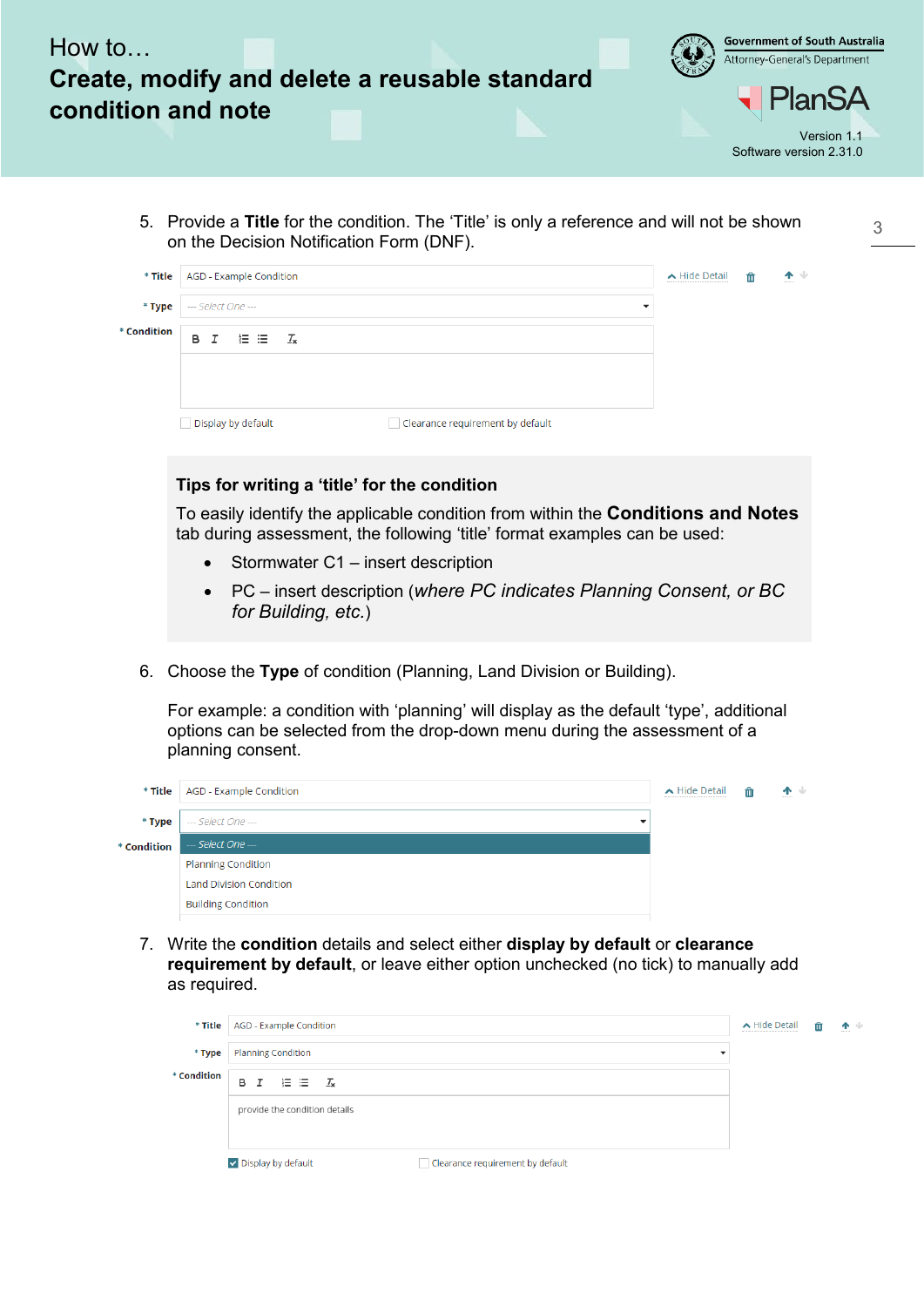

**Government of South Australia** Attorney-General's Department

PlanSA Version 1.1 Software version 2.31.0

#### **Tip for writing a variable condition**

When a condition includes variable selections such as the consent (planning, land division, building) or quoting the application number etc., include text to prompt the assessor to include the applicable/relevant information. For example: *[choose: Planning consent/Development approval]* or *Development application ID Nos x, x, x*.

8. Click on **Save** to complete.

The created condition shows at the top of the list.

9. Click on the **Sort**  $\downarrow$  down arrow to re-position as needed.

| <b>Planning Condition</b>                                                                  | <b>Building Condition</b> |                                        | <b>Land Division Condition</b>             |           |
|--------------------------------------------------------------------------------------------|---------------------------|----------------------------------------|--------------------------------------------|-----------|
| <b>Title</b>                                                                               | Display by default        | Clearance<br>requirement by<br>default | Sort                                       |           |
| Waste water                                                                                | ఴ                         | o                                      | 个业<br>arrest and                           | Show/Edit |
| 175555555555557<br>AGD - Example Condition - Development in Accordance With Approved Plans | ø                         | ø                                      | ,,,,,,,,,,,,,,<br>w<br>T.<br>access access | Show/Edit |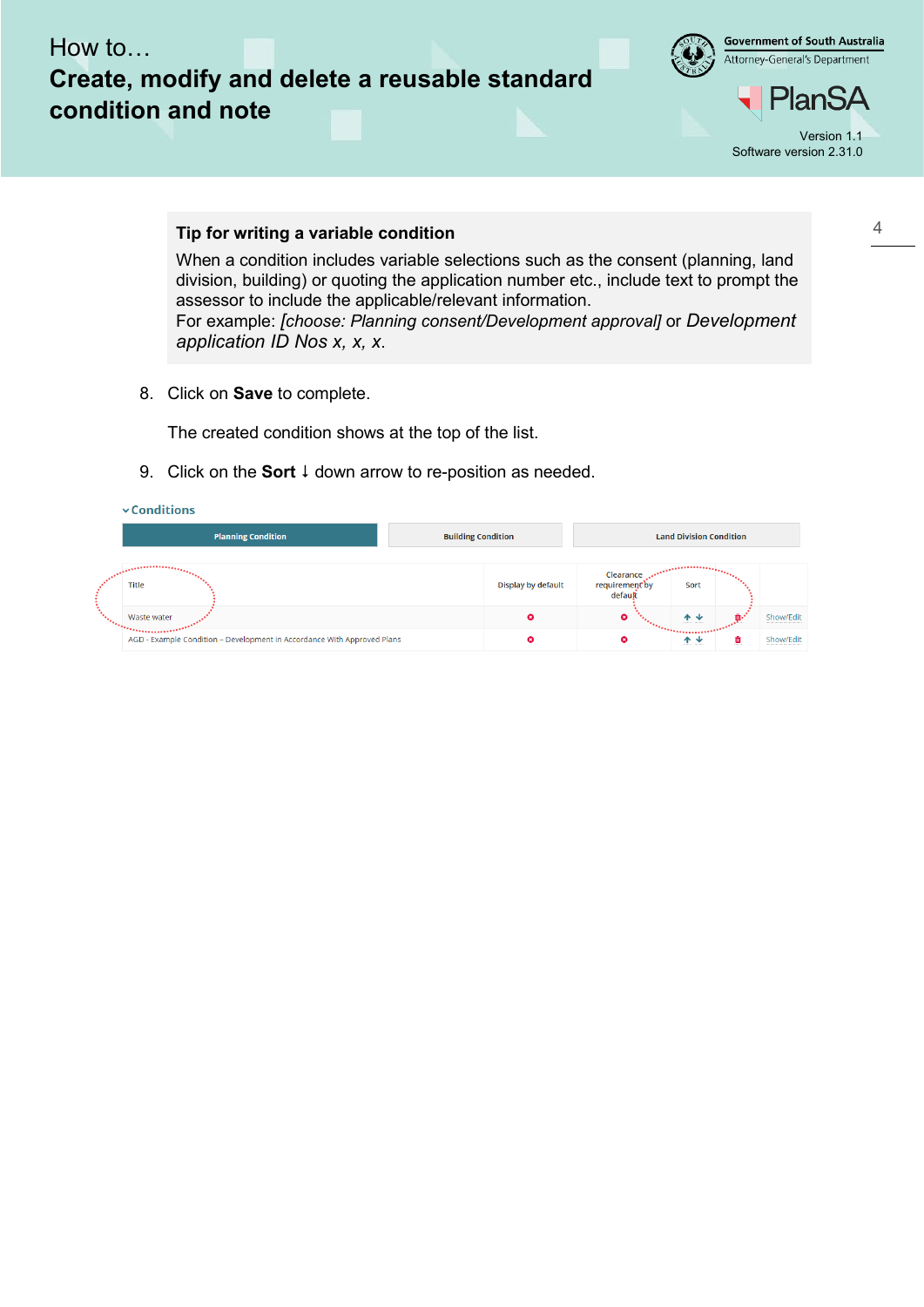

**Government of South Australia** Attorney-General's Department

# **Create a reusable Advisory Note**

## **Information:**

A newly created advisory note is not automatically available from within an in-progress assessment and/or referral request. It will need to be manually added from within the **Conditions and Notes** tab for the relevant consent / referral response when applicable.

- 1. Click on **Your Organisation** within the Assessment dashboard.
- 2. Click on **Saved Conditions & Notes** to create a new condition and/or advisory note.

| <b>Development application processing</b> |                                                                                |                                                                                       |
|-------------------------------------------|--------------------------------------------------------------------------------|---------------------------------------------------------------------------------------|
|                                           | This is the                                                                    |                                                                                       |
|                                           | <b>TRAINING</b>                                                                |                                                                                       |
| Start a new application                   | Access an application submitted by someone<br>else<br><u>(жылымынынын жылы</u> | Submit mandatory building notification<br>Submit mandatory Re-Inspection notification |
|                                           |                                                                                |                                                                                       |
|                                           |                                                                                |                                                                                       |
|                                           | ₩                                                                              | I٩                                                                                    |
| <b>Org User Profile</b>                   | <b>Saved Conditions &amp;</b><br><b>Notes</b>                                  | <b>User Management</b>                                                                |
|                                           |                                                                                |                                                                                       |

- 3. Click on the applicable **Planning Note**, **Building Note** or **Land Division Note** filter.
- 4. Click on **Create a Reusable Advisory Note**.

### **vAdvisory Notes**

| <b>Planning Note</b>                                                                                                                                                                                                                                                                                                                                                                                                                                                                                           | <b>Building Note</b> |                    | <b>Land Division Note</b> |   |           |
|----------------------------------------------------------------------------------------------------------------------------------------------------------------------------------------------------------------------------------------------------------------------------------------------------------------------------------------------------------------------------------------------------------------------------------------------------------------------------------------------------------------|----------------------|--------------------|---------------------------|---|-----------|
| <b>Title</b>                                                                                                                                                                                                                                                                                                                                                                                                                                                                                                   |                      | Display by default | Sort                      |   |           |
| AGD - Example Advisory Note - Variation applications                                                                                                                                                                                                                                                                                                                                                                                                                                                           |                      | o                  | 个业                        | û | Show/Edit |
| AGD - Example Appeal rights note                                                                                                                                                                                                                                                                                                                                                                                                                                                                               |                      | $\bullet$          | 个业                        | û | Show/Edit |
| $\mathsf{Test}_{\mathsf{invariant}, \mathsf{invariant}, \mathsf{invariant}, \mathsf{in}, \mathsf{in}, \mathsf{in}, \mathsf{in}, \mathsf{in}, \mathsf{in}, \mathsf{in}, \mathsf{in}, \mathsf{in}, \mathsf{in}, \mathsf{in}, \mathsf{in}, \mathsf{in}, \mathsf{in}, \mathsf{in}, \mathsf{in}, \mathsf{in}, \mathsf{in}, \mathsf{in}, \mathsf{in}, \mathsf{in}, \mathsf{in}, \mathsf{in}, \mathsf{in}, \mathsf{in}, \mathsf{in}, \mathsf{in}, \mathsf{in}, \mathsf{in}, \mathsf{in}, \mathsf{in}, \mathsf{in}, \$ |                      | $\bullet$          | 个业                        | Ô | Show/Edit |
| <b>CREATE A REUSABLE ADVISORY NOTE</b><br>in a comparative and a comparative and a comparative and a comparative and a comparative of the comparative of                                                                                                                                                                                                                                                                                                                                                       |                      |                    |                           |   |           |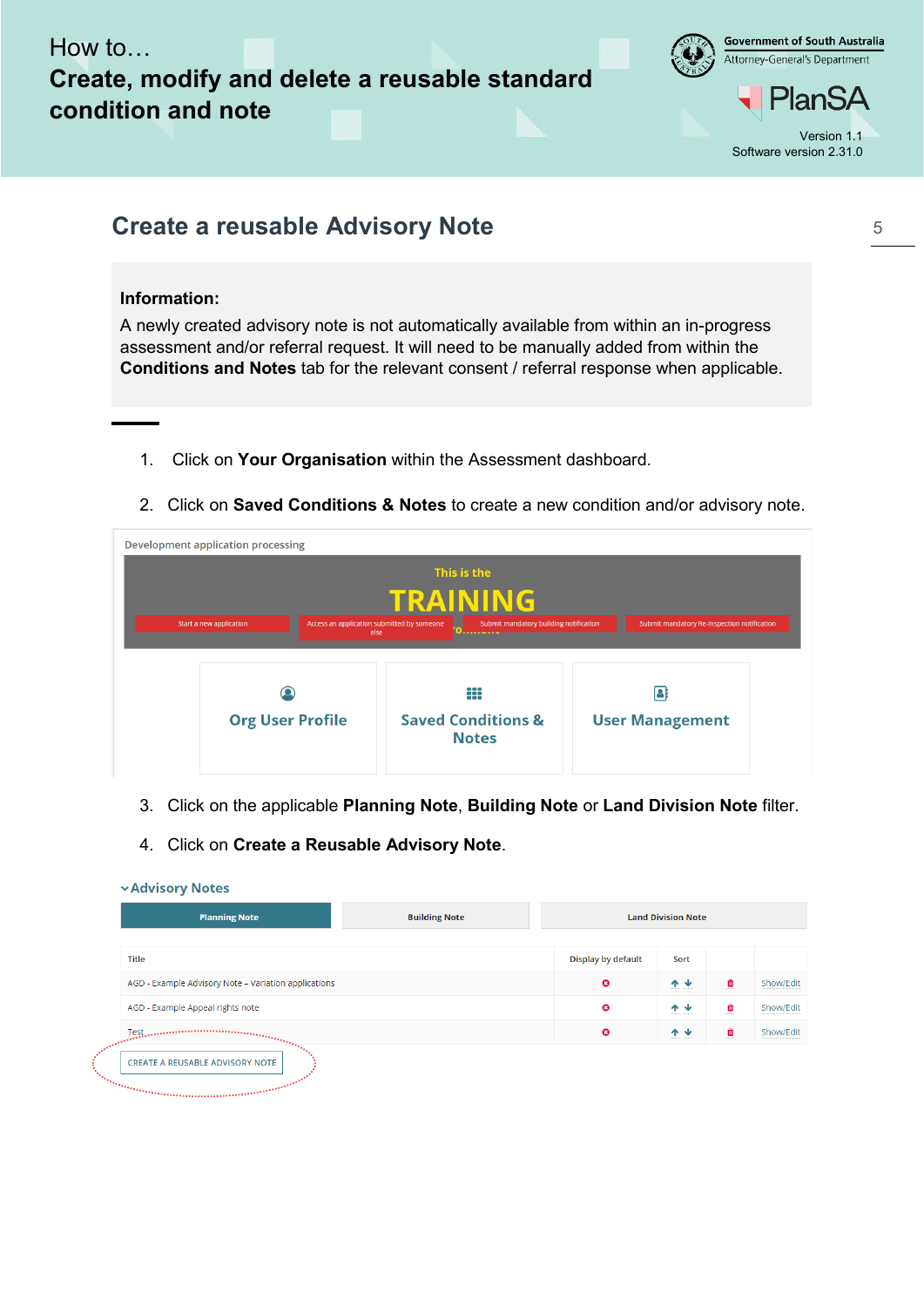

5. Provide a **Title** for the advisory note. The 'Title' is only a reference and will not be shown on the Decision Notification Form (DNF).

6

|                      | * Title   AGD - Example note                            | ▲ Hide Detail<br> | 面 | 个业<br>------- |
|----------------------|---------------------------------------------------------|-------------------|---|---------------|
|                      | * Type   --- Select One ---<br>$\overline{\phantom{a}}$ |                   |   |               |
| <b>Advisory Note</b> | $\equiv$ $\equiv$ $\frac{7}{8}$<br>B I                  |                   |   |               |
|                      |                                                         |                   |   |               |
|                      |                                                         |                   |   |               |
|                      | Display by default                                      |                   |   |               |

#### **Tips for writing a 'title' for the advisory note**

To easily identify the applicable advisory note from within the **Conditions and Notes** tab during assessment, the following example 'title' formats can be used:

- Stormwater C1 insert description
- PC insert description (*where PC indicates Planning Consent, or BC for Building etc.*)
- 6. Choose the **Type** of note (Planning, Land Division or Building).

For example: a condition with 'building' will display as the default, additional options can be selected from the drop down menu during the assessment of a building consent.

|                 | * Title   AGD - Example note | ▲ Hide Detail | 血 | 个业 |
|-----------------|------------------------------|---------------|---|----|
| * Type          | --- Select One ---           |               |   |    |
| * Advisory Note | --- Select One ---           |               |   |    |
|                 | <b>Planning Note</b>         |               |   |    |
|                 | <b>Land Division Note</b>    |               |   |    |
|                 | <b>Building Note</b>         |               |   |    |
|                 |                              |               |   |    |

7. Write the **advisory note** details and select to **display by default** or leave unchecked (no tick) to manually add as required.

|                 | * Title   AGD - Example note | ▲ Hide Detail | 面 | 个业<br>------- |
|-----------------|------------------------------|---------------|---|---------------|
| * Type          | <b>Building Note</b><br>٠    |               |   |               |
| * Advisory Note | B $I \equiv \equiv I_x$      |               |   |               |
|                 | provide the note details     |               |   |               |
|                 |                              |               |   |               |
|                 | Display by default           |               |   |               |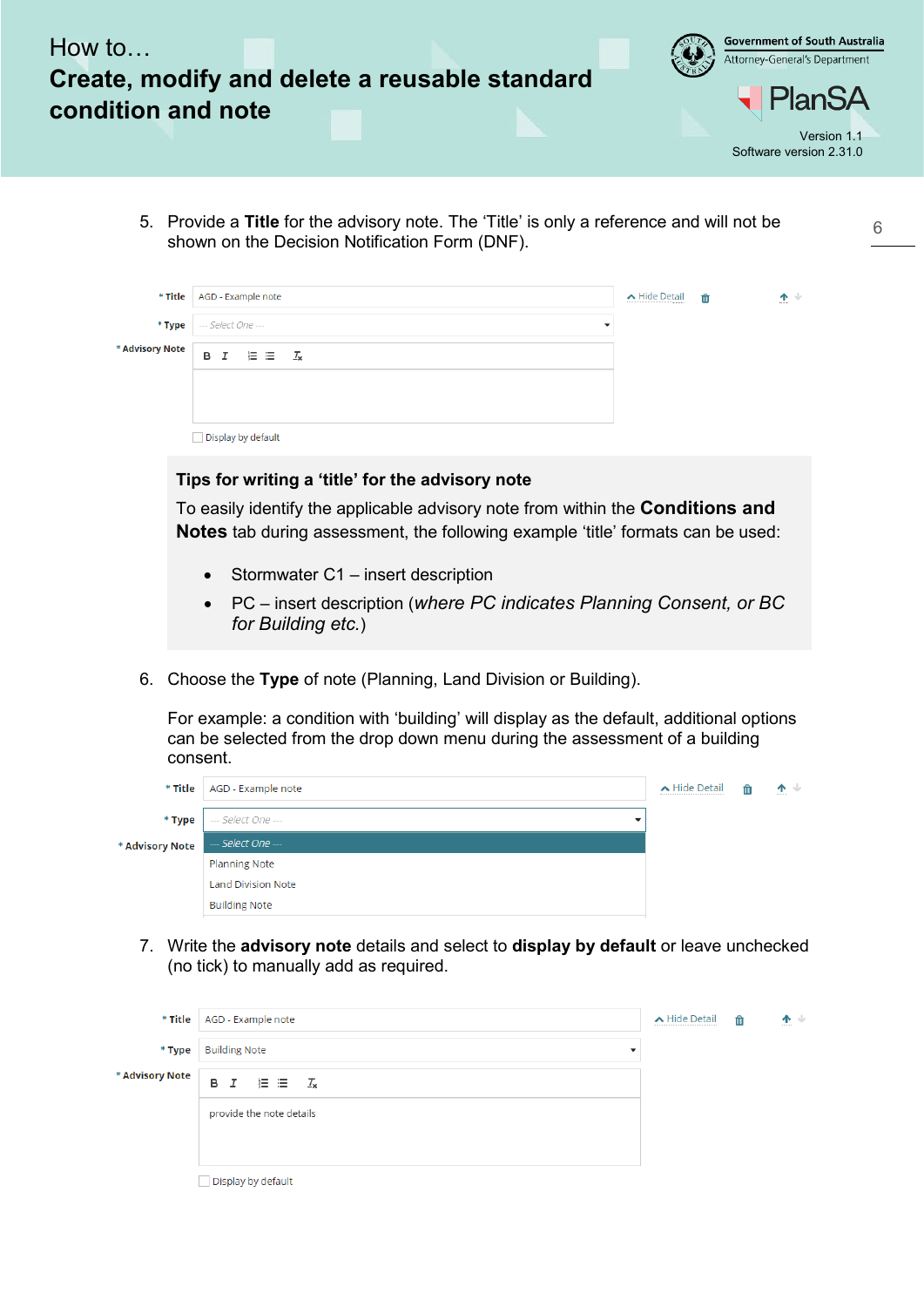

**Government of South Australia** Attorney-General's Department

PlanSA Version 1.1 Software version 2.31.0

#### **Tip for writing a variable advisory note**

When an advisory note includes variable selections such as the consent (planning, land division, building) or quoting the application number etc., include text to prompt the assessor to include the applicable information. For example: [*choose: Planning consent/Development approval]* or *Development application ID No.s x, x, x.*

8. Click on **Save** to complete.

The created notes shows at the top of the list.

9. Click on the **Sort**  $\downarrow$  down arrow to re-position as needed.

|                                         | <b>Planning Note</b>                                  | <b>Building Note</b> | <b>Land Division Note</b> |                                            |   |           |
|-----------------------------------------|-------------------------------------------------------|----------------------|---------------------------|--------------------------------------------|---|-----------|
| <b>Constitution of the Constitution</b> |                                                       |                      |                           | <b>Continued in the Community</b>          |   |           |
| Title                                   |                                                       |                      | Display by default        | Sort                                       |   |           |
| Waste water                             |                                                       |                      | $\bullet$                 | 个业                                         | ≘ | Show/Edit |
|                                         | **AGD. Example Advisory Note - Variation applications |                      | O                         | <b>Three</b> calcula<br><b>AUTOR AUTOR</b> |   | Show/Edit |
|                                         | AGD - Example Appeal rights note                      |                      | $\bullet$                 | 个业                                         | û | Show/Edit |
| Test                                    |                                                       |                      | $\bullet$                 | 个业                                         | Û | Show/Edit |

#### 7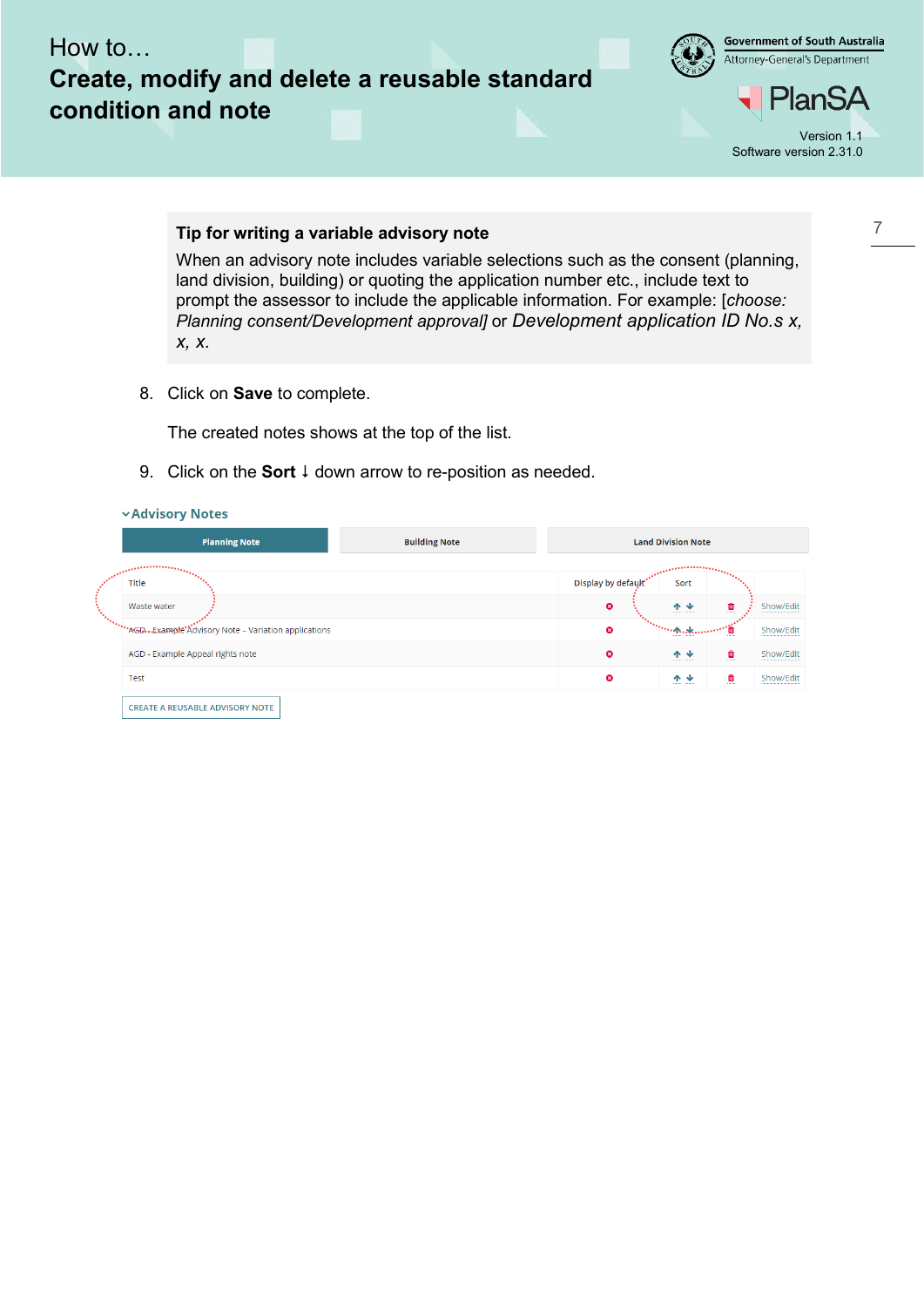

**Government of South Australia** Attorney-General's Department

PlanSA Version 1.1 Software version 2.31.0

8

# **Edit Conditions and Advisory Notes**

### **Information:**

Changes made to a condition and/or advisory note will not update the condition and/or advisory note within – a consent under assessment, consent were a decision made, or a referral response.

- 1. Click on **Your Organisation** within the Assessment dashboard.
- 2. Click on **Saved Conditions & Notes** to edit a condition and/or advisory note.

| <b>Development application processing</b>                                                                                                                                                                     |                         |                                               |                        |  |  |
|---------------------------------------------------------------------------------------------------------------------------------------------------------------------------------------------------------------|-------------------------|-----------------------------------------------|------------------------|--|--|
| This is the                                                                                                                                                                                                   |                         |                                               |                        |  |  |
| TRAINING                                                                                                                                                                                                      |                         |                                               |                        |  |  |
| Access an application submitted by someone<br>Submit mandatory building notification<br>Start a new application<br>Submit mandatory Re-Inspection notification<br>else<br><b><i>URORORO BIORISTA RORO</i></b> |                         |                                               |                        |  |  |
|                                                                                                                                                                                                               |                         |                                               |                        |  |  |
|                                                                                                                                                                                                               |                         | ₩                                             | В                      |  |  |
|                                                                                                                                                                                                               | <b>Org User Profile</b> | <b>Saved Conditions &amp;</b><br><b>Notes</b> | <b>User Management</b> |  |  |
|                                                                                                                                                                                                               |                         |                                               |                        |  |  |

- 3. Click on the applicable **Planning Condition or Note**, **Building Condition or Note** or **Land Division Condition or Note** filter.
- 4. Click on **Show/Edit** against the condition or advisory note.

| $\vee$ Conditions                                                       |                           |                                        |                                |                                                                                                                                                                                                                                                                                                                                                                                                                             |                                                                                                                                                                                                                                                                                                                 |
|-------------------------------------------------------------------------|---------------------------|----------------------------------------|--------------------------------|-----------------------------------------------------------------------------------------------------------------------------------------------------------------------------------------------------------------------------------------------------------------------------------------------------------------------------------------------------------------------------------------------------------------------------|-----------------------------------------------------------------------------------------------------------------------------------------------------------------------------------------------------------------------------------------------------------------------------------------------------------------|
| <b>Planning Condition</b>                                               | <b>Building Condition</b> | <b>Land Division Condition</b>         |                                |                                                                                                                                                                                                                                                                                                                                                                                                                             |                                                                                                                                                                                                                                                                                                                 |
| <b>Title</b>                                                            | Display by default        | Clearance<br>requirement by<br>default | Sort                           |                                                                                                                                                                                                                                                                                                                                                                                                                             | $\label{eq:1} \begin{split} &\mathcal{L}_{\mathcal{A}}\left(\mathcal{L}_{\mathcal{A}}\right) = \mathcal{L}_{\mathcal{A}}\left(\mathcal{L}_{\mathcal{A}}\right) = \mathcal{L}_{\mathcal{A}}\left(\mathcal{L}_{\mathcal{A}}\right) = \mathcal{L}_{\mathcal{A}}\left(\mathcal{L}_{\mathcal{A}}\right) \end{split}$ |
| Waste water                                                             | ⊖                         | $\bullet$                              | ᠰ<br>w<br><b>BELLEY BERRIE</b> | ٥<br><b>BELLER</b>                                                                                                                                                                                                                                                                                                                                                                                                          | Show/Edit                                                                                                                                                                                                                                                                                                       |
| AGD - Example Condition - Development in Accordance With Approved Plans | ø                         | $\bullet$                              | 个业<br>assess access            | $\label{eq:3} \mathcal{L} = \frac{\partial \phi_{\mathbf{r}} \prod_{i=1}^m \phi_{\mathbf{r}}}{\partial \phi_{\mathbf{r}} \prod_{i=1}^m \phi_{\mathbf{r}} \prod_{i=1}^m \phi_{\mathbf{r}} \prod_{i=1}^m \phi_{\mathbf{r}} \prod_{i=1}^m \phi_{\mathbf{r}} \prod_{i=1}^m \phi_{\mathbf{r}} \prod_{i=1}^m \phi_{\mathbf{r}} \prod_{i=1}^m \phi_{\mathbf{r}} \prod_{i=1}^m \phi_{\mathbf{r}} \prod_{i=1}^m \phi_{\mathbf{r}} \$ | Show/Edi                                                                                                                                                                                                                                                                                                        |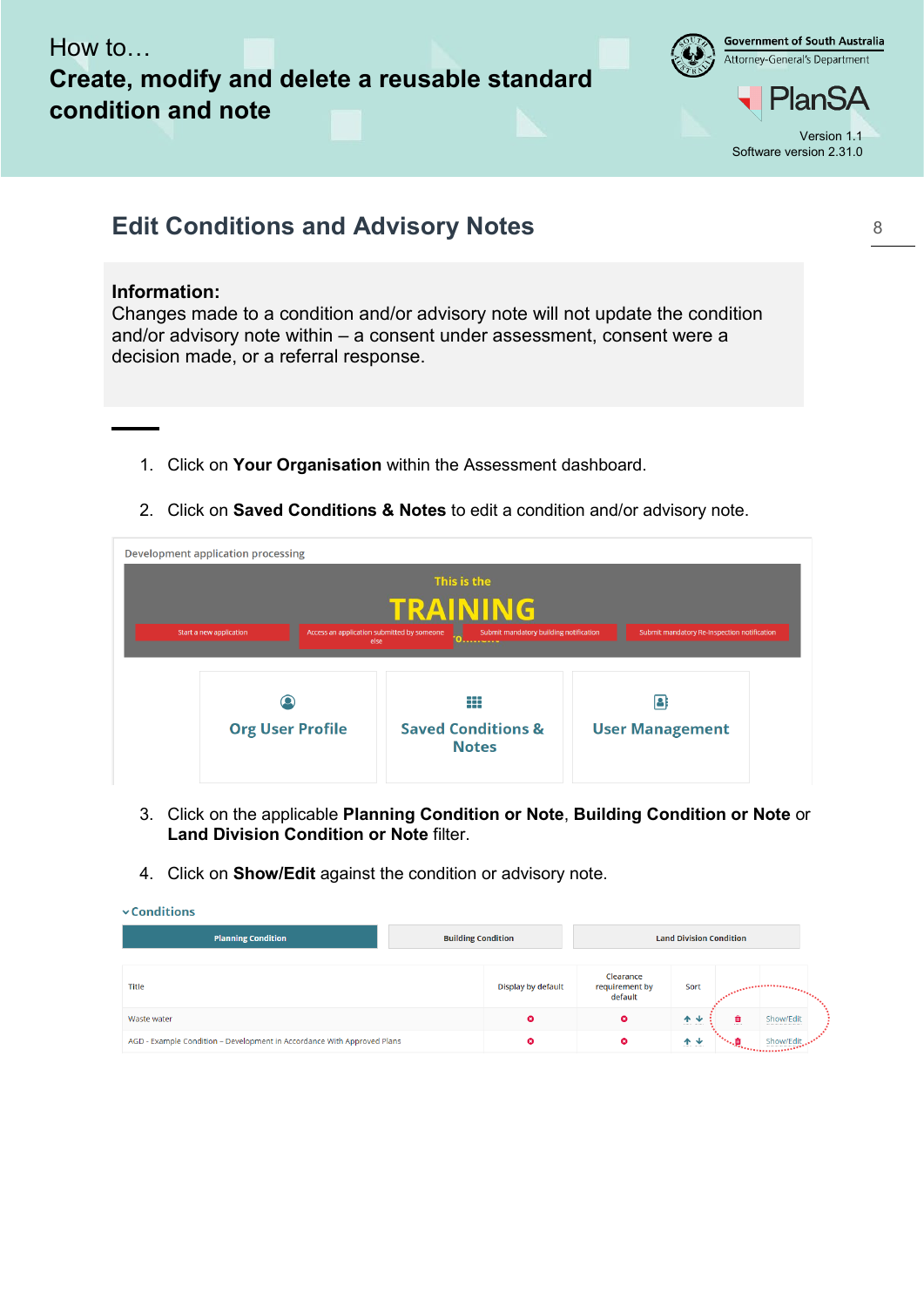

5. Amend the **title** (as required), add wording to the **description** and/or delete wording that is no longer applicable.

9

| * Title     | Waste water                               |                                  |
|-------------|-------------------------------------------|----------------------------------|
| * Type      | <b>Planning Condition</b>                 |                                  |
| * Condition | в<br>$\mathcal{I}$<br>$T_{\rm x}$<br>1日 日 |                                  |
|             | insert your text                          |                                  |
|             | Make your changes                         |                                  |
|             |                                           |                                  |
|             | Display by default                        | Clearance requirement by default |

6. Click on **Save** to complete.